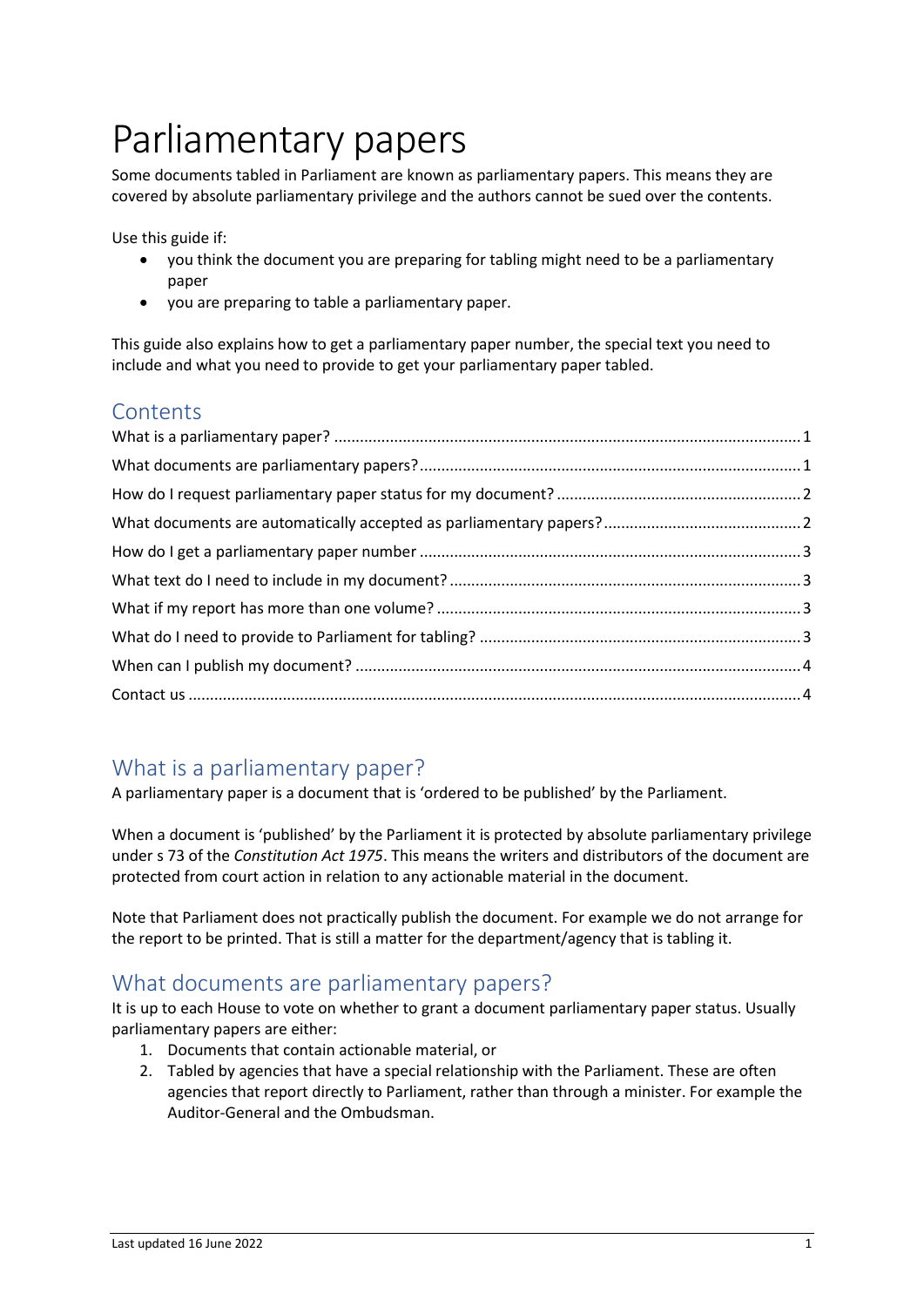### <span id="page-1-0"></span>How do I request parliamentary paper status for my document?

Some documents are automatically accepted as parliamentary papers. See the [list below.](#page-1-1) If your document/agency is on that list, you do not need to request parliament paper status.

If your document is not on the list, you may request that it be a parliamentary paper. You need to write to the Speaker and provide:

- a copy of the document
- details of why the document needs the protection of parliamentary privilege (for example, highlight particular paragraphs that contain potentially actionable material).

If your document is part of a series of related documents (for example a document that must be tabled each year) you can request parliamentary paper status for the series.

Email your request (and the document) to [assembly@parliament.vic.gov.au.](mailto:assembly@parliament.vic.gov.au)

The Speaker will keep your document confidential and respond as soon as possible.

<span id="page-1-1"></span>Allow at least a week for this process.

## What documents are automatically accepted as parliamentary

#### papers?

Reports from the following agencies:

- Auditor-General (except the annual report and annual plan of the Office)
- Boards of Inquiry
- Commission for Children and Young People
- Consumer Affairs Victoria
- Equal Opportunity and Human Rights Commission
- Family Violence Reform Implementation Monitor
- Independent Broad-based Anti-corruption Commission
- Law Reform Commission
- Ombudsman
- Parliamentary committees
- Royal Commissions
- Victorian Information Commissioner, Office of
- Victorian Inspectorate

The following reports:

- Annual Financial Report of the State of Victoria
- Community Visitors' annual report
- Compliance Officer's statement of findings under ss 7E or 9H of the *Parliamentary Salaries and Superannuation Act 1968*
- Legal Services Commissioner's annual report
- Lotteries and licensing review panel report under s 10.2A.11 of the *Gambling Regulation Act 2003*
- Parliamentary Budget Officer's Report of Operations under s 27 of the Parliamentary *Budget Officer Act 2017*
- Public Advocate's annual report
- Register of Members' Interests
- Small Business Commissioner's annual report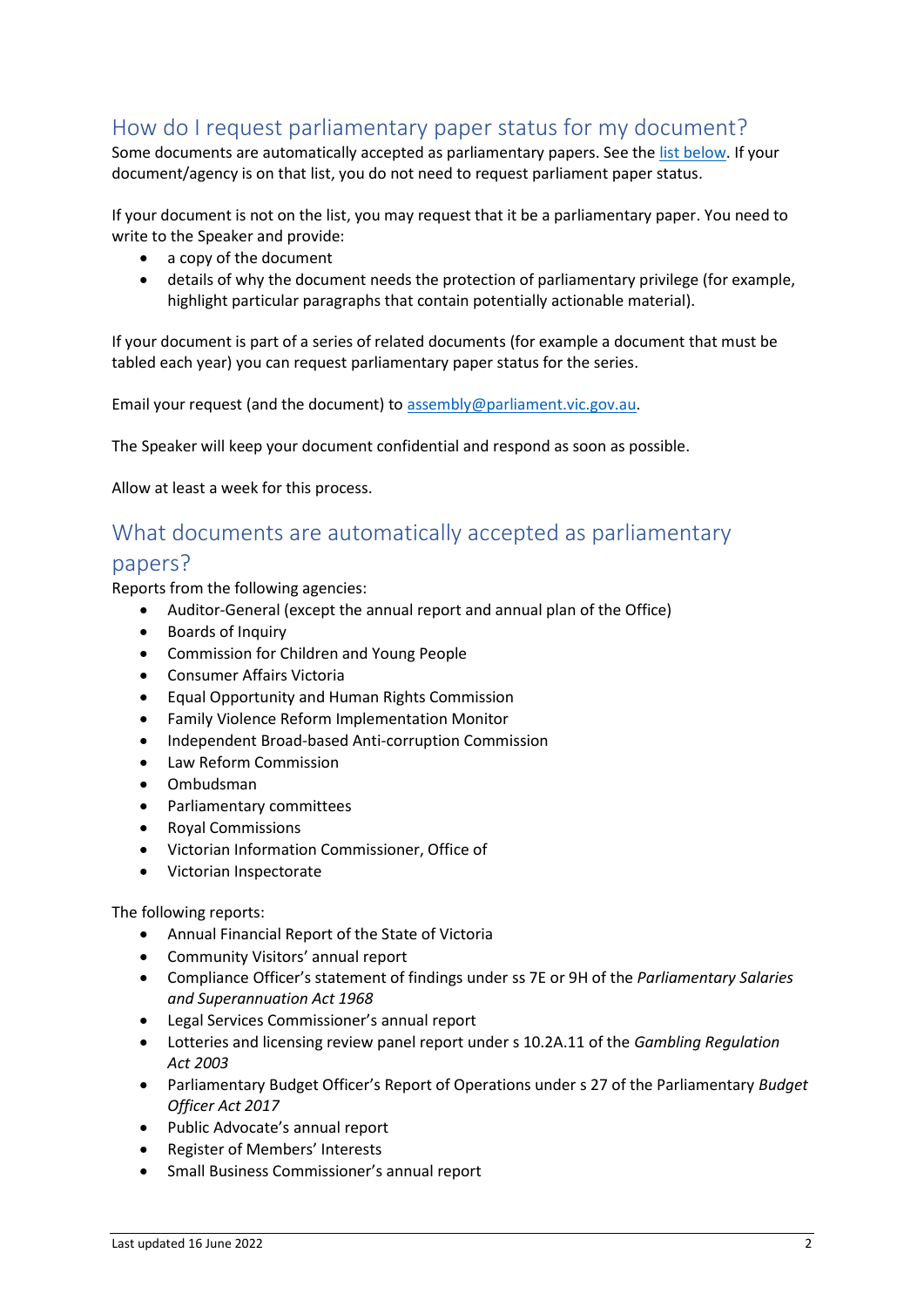#### <span id="page-2-0"></span>How do I get a parliamentary paper number

Your parliamentary paper must include a parliamentary paper number. Email the Assembly Procedure Office at [assembly@parliament.vic.gov.au](mailto:asssembly@parliament.vic.gov.au) and we will issue you a number.

<span id="page-2-1"></span>Se[e below](#page-2-1) for how you display the number in your report.

#### What text do I need to include in my document?

Parliamentary papers must include the following text on the title page<sup>1</sup> of your document.

Ordered to be published

Victorian Government Printer March 2021<sup>2</sup>

No 507<sup>3</sup> Session 2018-21<sup>4</sup>

#### <span id="page-2-2"></span>What if my report has more than one volume?

If your document has more than one volume:

- you only need one parliamentary paper number
- the text must be included on the title page<sup>1</sup> each volume
- each volume should make it clear it is one part of many.

#### **Example**

| Volume 1                | <b>Volume 2</b>         | Volume 3                |
|-------------------------|-------------------------|-------------------------|
| Ordered to be published | Ordered to be published | Ordered to be published |
|                         |                         |                         |
| Victorian Government    | Victorian Government    | Victorian Government    |
| Printer                 | Printer                 | Printer                 |
| April 2021              | April 2021              | April 2021              |
|                         |                         |                         |
| No 513 Session 2018-21  | No 513 Session 2018-21  | No 513 Session 2018-21  |
| Volume 1 of 3           | Volume 2 of 3           | Volume 3 of 3           |

# <span id="page-2-3"></span>What do I need to provide to Parliament for tabling?

See the [Guide to Tabling](https://new.parliament.vic.gov.au/globalassets/sections-shared/parliamentary-activity/guides-for-departments/guide-to-tabling.pdf) for full details.

To table a parliamentary paper in Parliament, you need to provide us with:

- a tabling letter
- pdf copy of your document
- hard copies (in some cases).

You only need to give us hard copies of your documents if it is on the list below or has more than 250 pages.

 $<sup>1</sup>$  If your document does not have a title page include the text on the first page.</sup>

 $2$  Month (optional) and year the report will be ordered to be published.

<sup>&</sup>lt;sup>3</sup> Parliamentary paper allocated by the Assembly Procedure Office.

<sup>4</sup> The Assembly Procedure Office will confirm the session when they allocate your parliamentary paper number.